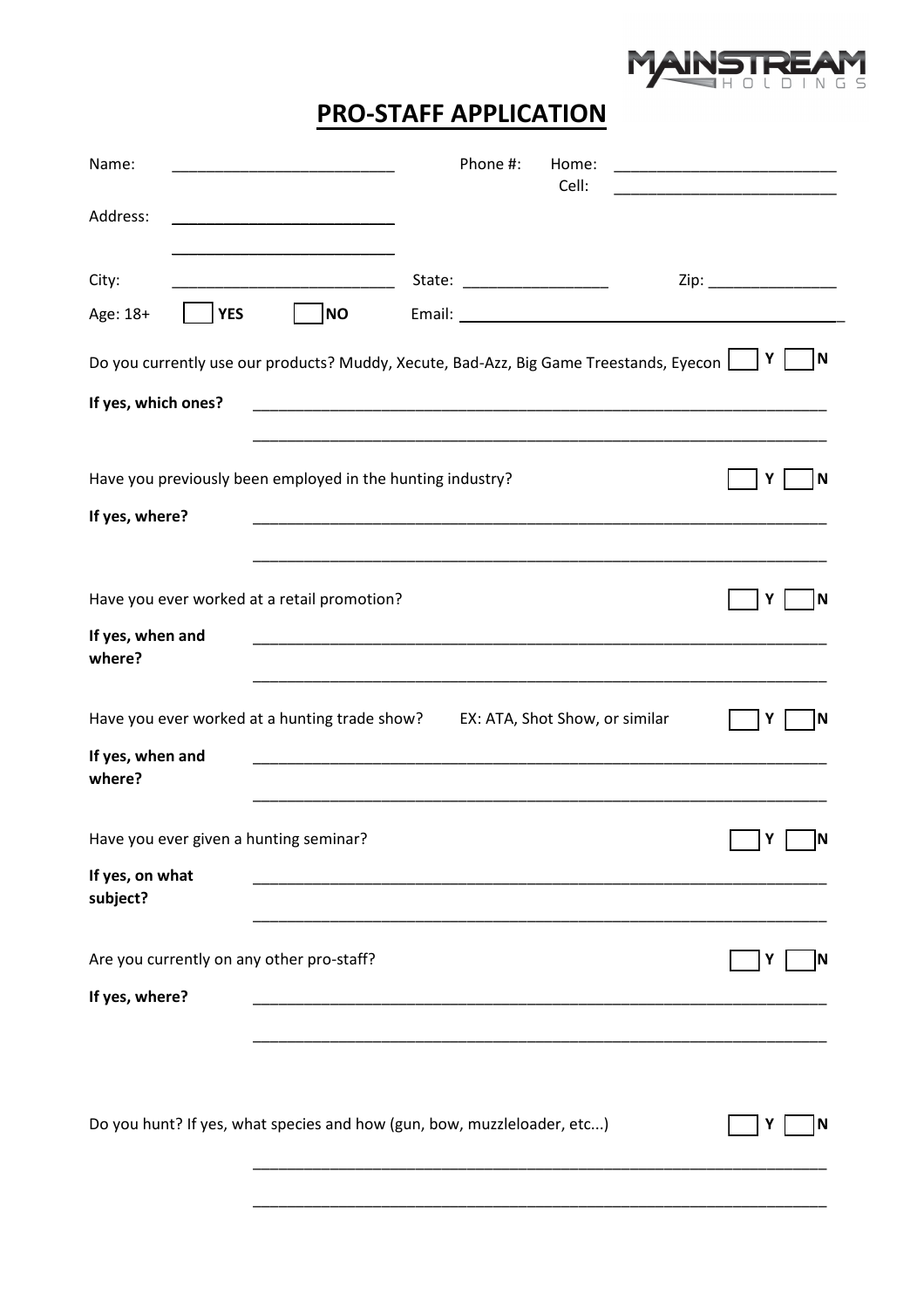Describe your occupation, normal working hours, and flexibility during the week & weekend.

|                                                               | Are you willing to travel & stay overnight away from home if the event requires it?                                                                                                                 |        |
|---------------------------------------------------------------|-----------------------------------------------------------------------------------------------------------------------------------------------------------------------------------------------------|--------|
|                                                               | Is your family and/or job supportive of this opportunity?                                                                                                                                           | N      |
| Y<br>Are you comfortable speaking in front of a larger group? |                                                                                                                                                                                                     |        |
| Have you ever been convicted of a sportsman's violation?      |                                                                                                                                                                                                     | N<br>Υ |
| Have you ever been convicted of a felony?                     |                                                                                                                                                                                                     | ΙN     |
| is important to us.                                           | If applicable, please enter the address of your Facebook page. We are asking you to "like" the Muddy<br>Facebook page (http://www.facebook.com/muddyoutdoors). How you conduct yourself on Facebook |        |
| <b>Web Address:</b>                                           |                                                                                                                                                                                                     |        |
|                                                               |                                                                                                                                                                                                     |        |
|                                                               | Please provide any other information that you would like us to know about you                                                                                                                       |        |
|                                                               | to help us determine if you are a good candidate to be a member of our Pro-Staff.                                                                                                                   |        |
|                                                               |                                                                                                                                                                                                     |        |
|                                                               |                                                                                                                                                                                                     |        |
|                                                               |                                                                                                                                                                                                     |        |

**Please attach a letter explaining why you would be a good fit to our Pro-Staff Team.**

\_\_\_\_\_\_\_\_\_\_\_\_\_\_\_\_\_\_\_\_\_\_\_\_\_\_\_\_\_\_\_\_\_\_\_\_\_\_\_\_\_\_\_\_\_\_\_\_\_\_\_\_\_\_\_\_\_\_\_\_\_\_\_\_\_\_\_\_\_\_\_\_\_\_\_\_\_\_\_\_\_\_\_\_\_\_\_

All parts of the application must be completed to be considered for a Pro-Staff position.